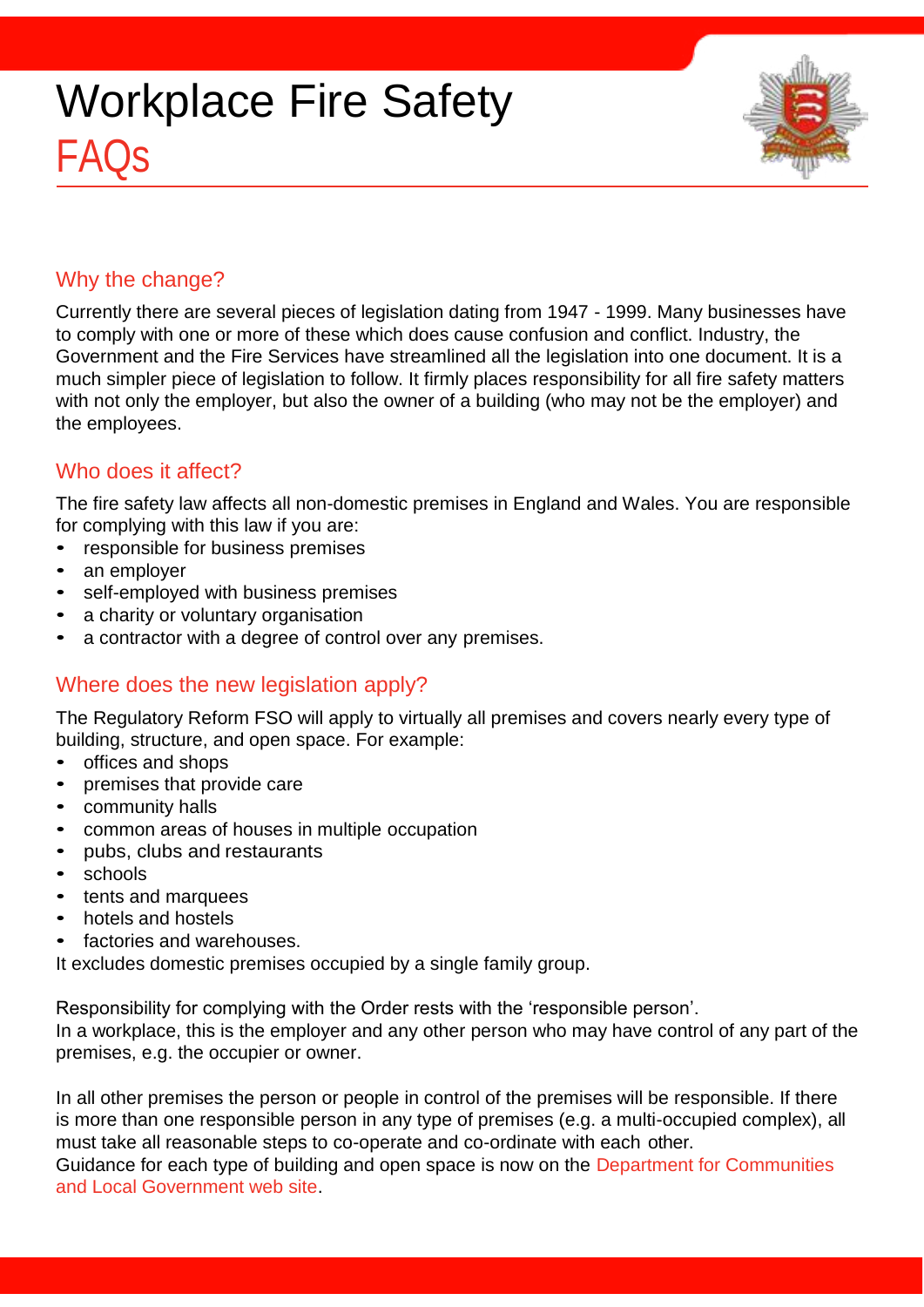## I have a fire certificate. How will the new fire safety legislation affect it?

A business may have been issued a certificate as far back as 1971. When it was issued it reflected the fire safety standards of the day. However although the building, use and workforce may not have changed the standards have. We could not insist that the business upgrade their fire alarm system or install extra fire fighting equipment even though it may be beneficial for all concerned. However, under the new Fire Safety Order 2005 the risk based approach will ensure that appropriate safety standards are implemented and maintained.

## Will fire precautions have to be improved? / Will it cost me anything?

(Answer for both) Yes and No! If you are already fully complying with existing legislation then it should be fairly simple. If you have not kept your fire precautions up to date there may be some additional areas to look at.

### What will I have to do?

Mainly, carry out a fire risk assessment and act on the findings. A fire risk assessment will help you identify risks that can be reduced and to decide the nature of the general fire precautions you need to take to protect people against the fire risks that remain. If you employ five or more people you must record your risk assessment and any significant findings.

### What is a fire risk assessment?

Employers and self-employed people must carry out, or appoint a competent person to carry out a suitable and sufficient fire risk assessment of the risks of fire to their employees and others who may be affected by their work or business. Those who employ five or more employees must keep a formal record of any significant findings and remedial measures which have, or may need to be, taken The competent person or fire risk assessor need not possess any specific academic qualifications but should:

- understand the relevant fire safety legislation;
- have appropriate education, training, knowledge and experience in the principles of fire safety;
- have an understanding of fire development and the behaviour of people in fire;
- understand the fire hazards, fire risks and relevant factors associated with occupants at special risk within the buildings of the type in question, and
- have appropriate training and/or experience in carrying out fire risk assessments.

## Suitable and sufficient

Whilst the legislation does not define suitable and sufficient it is generally considered that a risk assessment should do the following:

- 1. Identify the fire risks arising from or in connection with work: Attention should be paid to sources of ignition, sources of fuel and work processes.
- 2. Identify the location of people at significant risk in case of fire: It will be necessary to identify the areas that persons will frequent, whether they be employees, customers, visiting contractors etc.
- 3. Evaluate the risks:
	- Are existing fire safety measures within the premises adequate?
	- Are sources of fuel and ignition controlled?
	- Is there adequate means for detecting fire and giving warning?
	- Is there adequate means of escape in case of fire from all parts of the premises?
	- Has adequate and appropriate fire-fighting equipment been provided, and is it suitably located?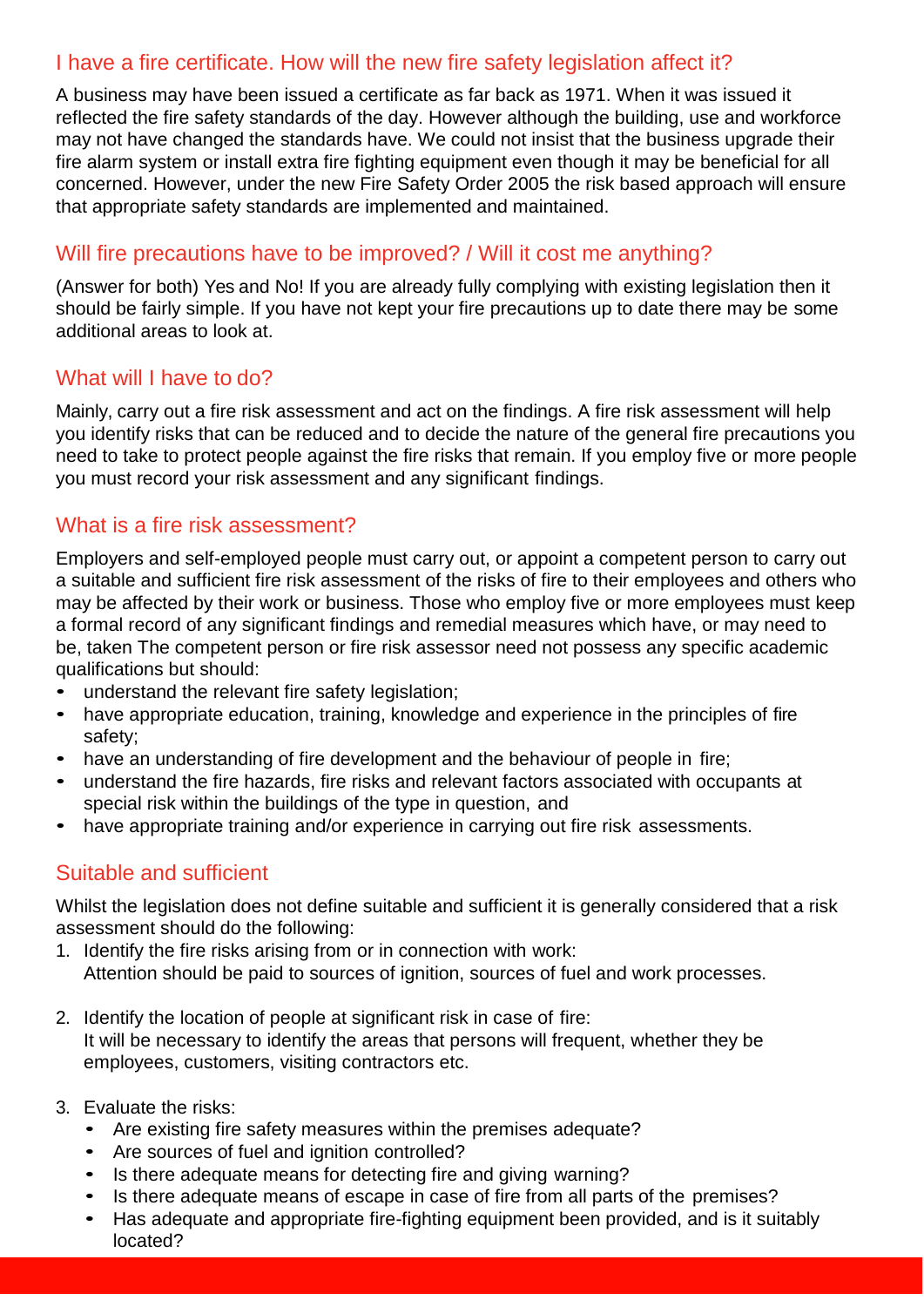- Is there an adequate testing and maintenance regime in place for fire precautions within the premises?
- Have employees been adequately trained in fire safety procedures within the premises and in the use of fire-fighting equipment?
- 4. Record findings and action taken: Prepare an emergency plan, inform, instruct and give training to employees in fire precautions.
- 5. Keep the assessment under review: Generally the review date should be one year from the date of completion of the risk assessment, however it may be necessary to set an earlier date depending on the type of premises, processes carried out, etc.

Employers and the self employed are expected to take reasonable steps to help themselves identify fire risks, e.g. by looking at appropriate sources of information such as legislation, and codes of practice or by reference to a competent individual.

- For small premises presenting few or simple hazards a suitable and sufficient fire risk assessment can be a very straightforward process.
- In many intermediate cases the fire risk assessment will need to be more sophisticated. Some areas of the assessment may require specialist advice such as in a particularly complicated building.
- Large and complex premises will require the most developed and sophisticated fire risk assessments particularly where fire engineering solutions have been developed to overcome difficult fire safety issues.
- Fire risk assessments must also consider all those who might be affected by the undertaking whether they are employees or others such as contractors working on site or members of the public. Particularly attention should be given to those individuals who are especially vulnerable. such as young persons, the elderly or those with disabilities.

# Significant findings

Significant findings should include:

- the significant hazards identified in the assessment. That is, those hazards which might pose serious risk to workers or others who might be affected by the work activities if they were not properly controlled;
- the existing control measures in place and the extent to which they control the risks (this need not replicate details of measures more fully described in works manuals etc but could refer to them);
- the population which may be affected by these significant risks or hazards, including any groups of employees who are especially at risk.

Sources of information

To make a start with this, a fire risk assessment pro-forma and guidance to assist completion is provided on our website [here.](http://www.essex-fire.gov.uk/Business_Safety/Fire_Risk_Assessment/) You do not have to use this method or format and many other suitable documents are available. The documents have been provided purely to assist those who need help in meeting their responsibilities under the Regulatory Reform (Fire Safety) Order 2005.

### More definitive guidance will be found in

The Approved Code Of Practice to the Management of Health and Safety at Work Regulations 1999. ISBN 0 71 762 488 9. Available from HSE Books.

PAS 79:2007, Fire Risk Assessment - A Recommended Methodology (By C.S. Todd and Associates) ISBN 978 0 580 50683 3 .Available from the British standards Institute.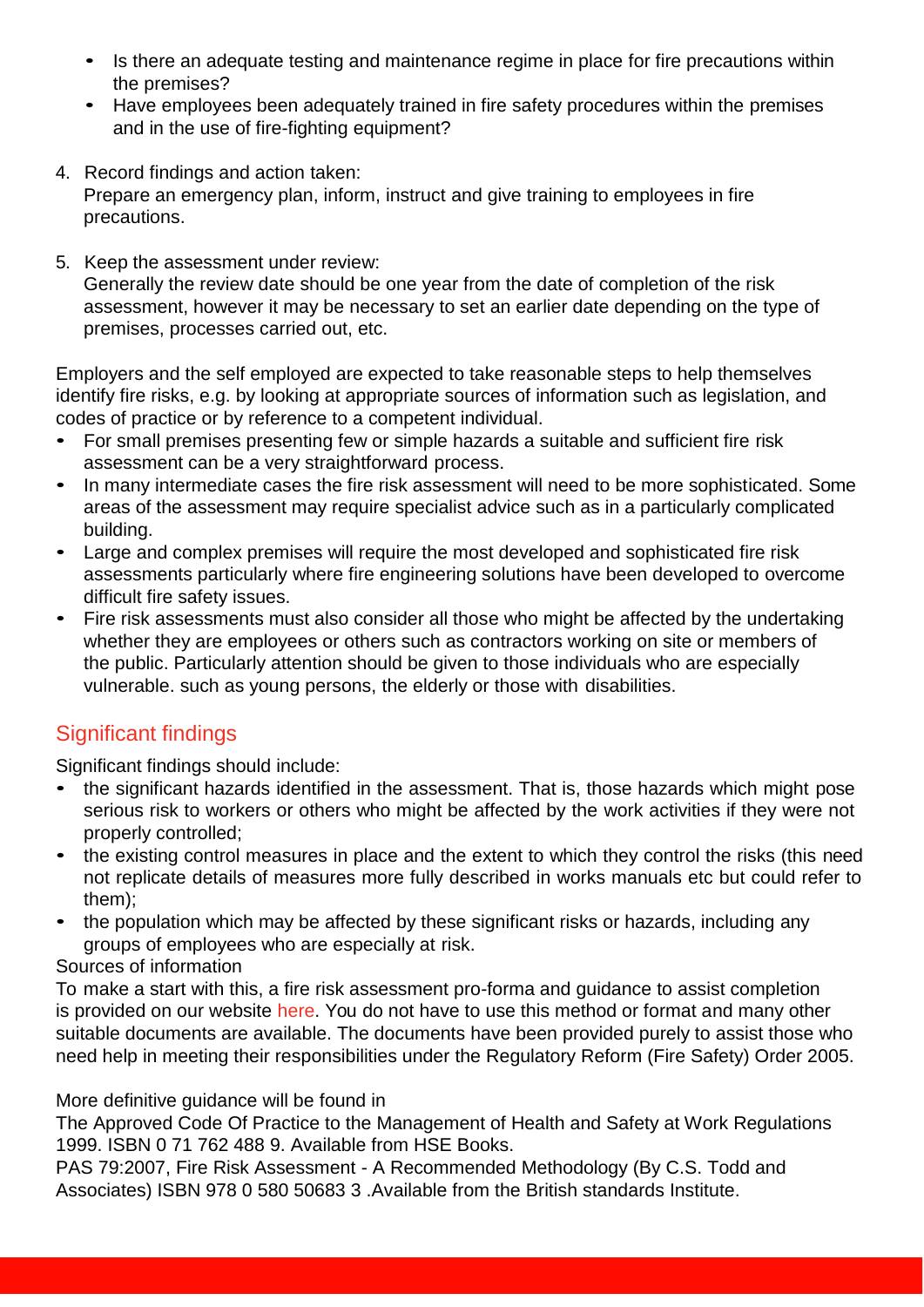### I have no experience of making a fire safety risk assessment, where can I find some guidance?

The Department for Communities and Local Government (DCLG) has produced a series of guides, which can be purchased or downloaded from [www.communities.gov.uk/fire/firesafety/](http://www.communities.gov.uk/fire/firesafety/firesafetylaw/) [firesafetylaw/ t](http://www.communities.gov.uk/fire/firesafety/firesafetylaw/)o assist responsible persons. If you are the responsible person, with responsibility for a small or medium size premises you will probably be able to carry out a suitable and sufficient Fire Safety Risk Assessment yourself, with the help of the guides. If you are not confident, get help from a competent source, but remember, you are responsible for seeing it is adequately done.

## Once I have done my fire safety risk assessment, who do I need to show it to?

You will need to consult with your employees and other interested parties, about the findings of the risk assessment and provide adequate training. Essex Fire Authority is the enforcing authority for the Essex area. A fire officer may ask to see your risk assessment, but there is no requirement to show it to anyone outside of the above parties.

## How do I manage fire safety?

### *Management Responsibilities*

The management of fire safety in a building is a prime function of any manager. The terms manager or management should be taken to apply to the person who has overall control of the premises at any particular time whilst people are present.

A common cause of fatalities in fires is the failure of the occupants of buildings, whether staff or members of the public, to take the appropriate action when fire is discovered or the alarm is raised. Only effective management combined with appropriate staff training can ensure that the correct actions are likely to be taken and that occupants will be able to escape safely.

Management needs to be aware of the statutory requirements regarding the maintenance of means of escape, fire warning arrangements, portable firefighting equipment, escape lighting, fire safety instructions to staff, etc.

Whatever the size of building there should be no doubt as to the person or persons with whom the responsibility lies. He or she needs to be fully aware of all the fire safety features provided in the premises and the reasons for their provision.

An essential part of the management's duties in respect of fire safety is the training of staff. All staff, including part time members, cleaning staff and contractors need to be familiar with the actions to be taken in the event of fire, with how to call the fire and rescue service, basic fire prevention and with the exits and exit routes provided.

Fire safety training needs to be a continuous feature commencing on the first day of appointment of new staff and continuing in the form of regular refresher training. The training should based on written instructions appropriate to their specific responsibilities in the event of emergency and should be delivered by a competent person.

Staff with specific duties in the event of fire and staff having a supervisory role should receive additional training and detailed instruction in their own duties.

#### *Fire Routine*

The basis of fire safety is the fire routine. Staff need to know how to act on discovery of fire or on the raising of the alarm. It is essential that the management draw up an effective routine which covers all possible types of situation, from a false alarm, to a major incident. The fire routine needs to take into account the types of activities which take place in the premises, the fire precautions that are provided and above all the fire warning system that is available. The fire routine may be drawn up following the fire risk assessment of the premises. Guidance on the carrying out of a fire risk assessment can be found at [www.communities.gov.uk/fire/firesafety/](http://www.communities.gov.uk/fire/firesafety/firesafetylaw/) [firesafetylaw/](http://www.communities.gov.uk/fire/firesafety/firesafetylaw/)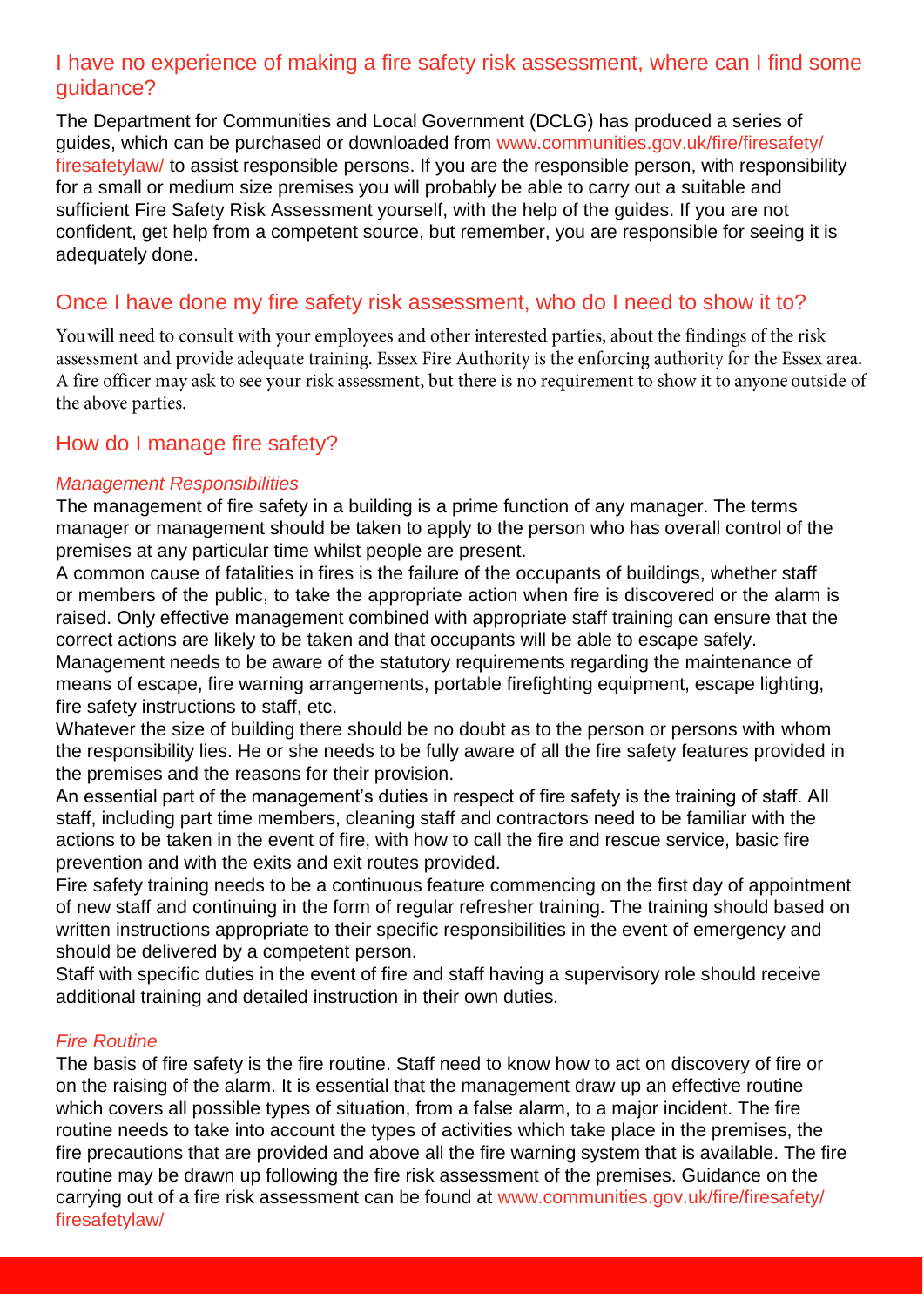Management is responsible for ensuring that all necessary fire safety features are available and in working order and that no undue fire risks are present. Experience has highlighted the importance of ensuring that exit doors can be easily and immediately opened, that exit routes are free from obstruction, are lit and that combustible waste has been removed.

management procedures should ensure that control is exercised over parking of vehicles on service roads used for fire service access, so that appliances are not obstructed and are able to proceed to within the required distance of any fire main, foam or other inlets.

Good housekeeping will reduce the chances of fire starting, and will minimize its spread if fire does break out. it is vital that all employees are aware of the particular risks associated with hazardous substances and practices that may be encountered.

Where additional risks are introduced anywhere in the building, advice needs to be obtained from the appropriate authorities.

### *Sources of information*

### *Definitive guidance will be found in:*

The Approved Code Of Practice to the Management of Health and Safety at Work Regulations 1999. ISBN 0 71 762 488 9. Available from HSE Books.

British Standard 9999:2017 Fire safety in the design, management and use of buildings. Code of practice ISBN 978 0 580 97716 9. Available from The British standards Institute.

### What fire safety training should I give to my staff?

### *Fire Safety Training*

It is the responsibility of employers to ensure that their staff are adequately trained on what to do in the event of fire.

Training should be given upon induction and preferably a second time within the first month of employment. Refresher training should be given at least once a year.

Training should be undertaken by a competent person and a record kept in some form of logbook 44Kb (download Acrobat Reader) It can be carried out in house, or by a reputable company.

Essex Fire Authority (Trading) Ltd 2006 undertakes fire safety training and can design courses to your specific needs.

Fire instruction should be given to staff in respect of the following:-

- Discovering a fire
- Hearing the fire alarm
- Assembly points
- Calling the Fire and Rescue Service
- Use of fire extinguishers

#### *Discovering a Fire*

Personnel should be made aware of the method of raising the alarm in a premises, this should include the position of manual fire alarm call points and their method of operation.

### *Hearing the Fire Alarm*

Personnel should be made aware of the evacuation procedures in their workplace. They should be shown escape routes and final exits, they should also be made aware of fire doors and their purpose in protecting escape routes.

### *Assembly Points*

Personnel should be shown their 'Fire Assembly Point' and made aware of the need to ensure they have been accounted for.

### *Calling the Fire and Rescue Service*

Personnel should be made aware of the method of calling the fire and rescue service and the location of telephones.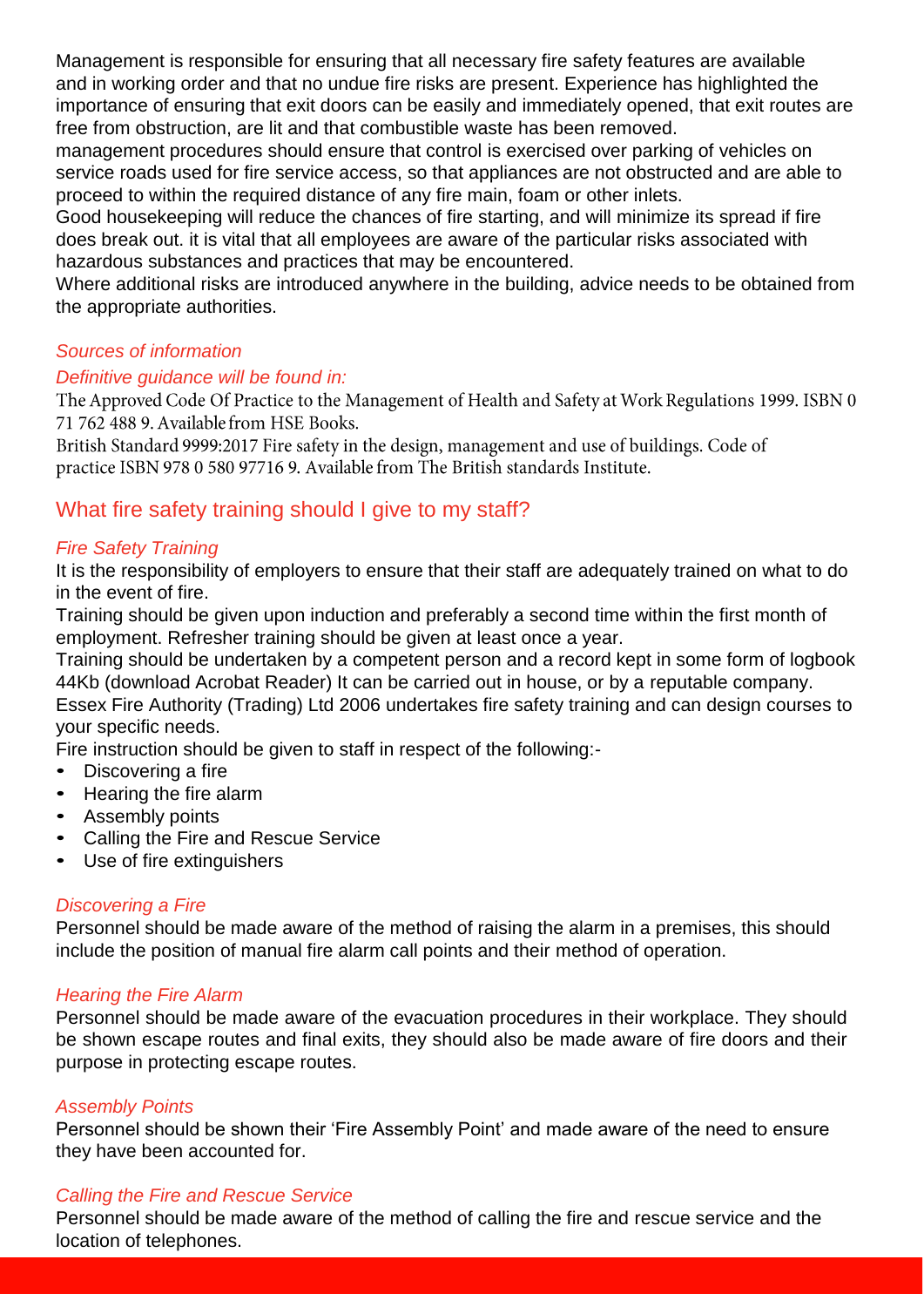#### *Use of Fire Extinguishers*

Personnel should be trained in the safe use of fire extinguishers. It is not acceptable to say 'employees are not expected to use an extinguisher and therefore they don't need to know'.

## What firefighting equipment do I need?

You have responsibility for the provision of appropriate firefighting equipment. It is also your responsibility to check that all firefighting equipment is in the correct position and in satisfactory order before the premises are used.

Appropriate staff should be trained in the use of all such equipment. Fires are classed according to what is burning. Fire extinguishers provided should be appropriate to the classes of fire found in your premises specified below:

#### *Class of fire Description*

Class A Fires involving solid materials such as wood, paper or textiles.

Class B Fires involving flammable liquids such as petrol, diesel or oils.

- Class C Fires involving gases.
- Class D Fires involving metals.
- Class F Fires involving cooking oils such as in deep-fat fryers.

#### *Number and type of extinguishers*

Typically for the Class A fire risk, the provision of one water-based extinguisher for approximately every 200m² of floor space, with a minimum of two extinguishers per floor, will normally be adequate.

#### *Fire blankets*

Fire blankets should be located in the vicinity of the fire hazard they are to be used on, but in a position that can be safely accessed in the event of a fire. They are classified as either light duty or heavy duty. Light-duty fire blankets are suitable for dealing with small fires in containers of cooking oils or fats and fires involving clothing. Heavy-duty fire blankets are for industrial use where there is a need for the blankets to resist penetration by molten materials.

### When and how do I test fire safety equipment?

#### *Testing and Maintenance of Fire Safety Equipment and Systems*

The maintenance of fire precautions is one of management's most important considerations in any premises.

There is a serious legal and moral obligation to maintain a satisfactory standard of all fire precautions provision, from the daily checking of the means of escape to the routine checking of extinguishers.

There is also a legal requirement imposed to provide and maintain accurate records on fire precautions. This can best be achieved by the use of a fire safety log book which is available to download at the bottom of this page.

#### *Maintenance of Fire Safety Measures*

All fire safety systems and equipment should be subject to a suitable and adequate programme of maintenance. This maintenance programme should be carried out in accordance with the relevant British Standard or the equivalent, this will normally involve much of the work being carried out by a "competent person" ( a person with the appropriate knowledge and training to carry out the task).

Many premises will be subject to specific maintenance requirements detailed in the legislation applying to that type of premises. Typical examples are listed below.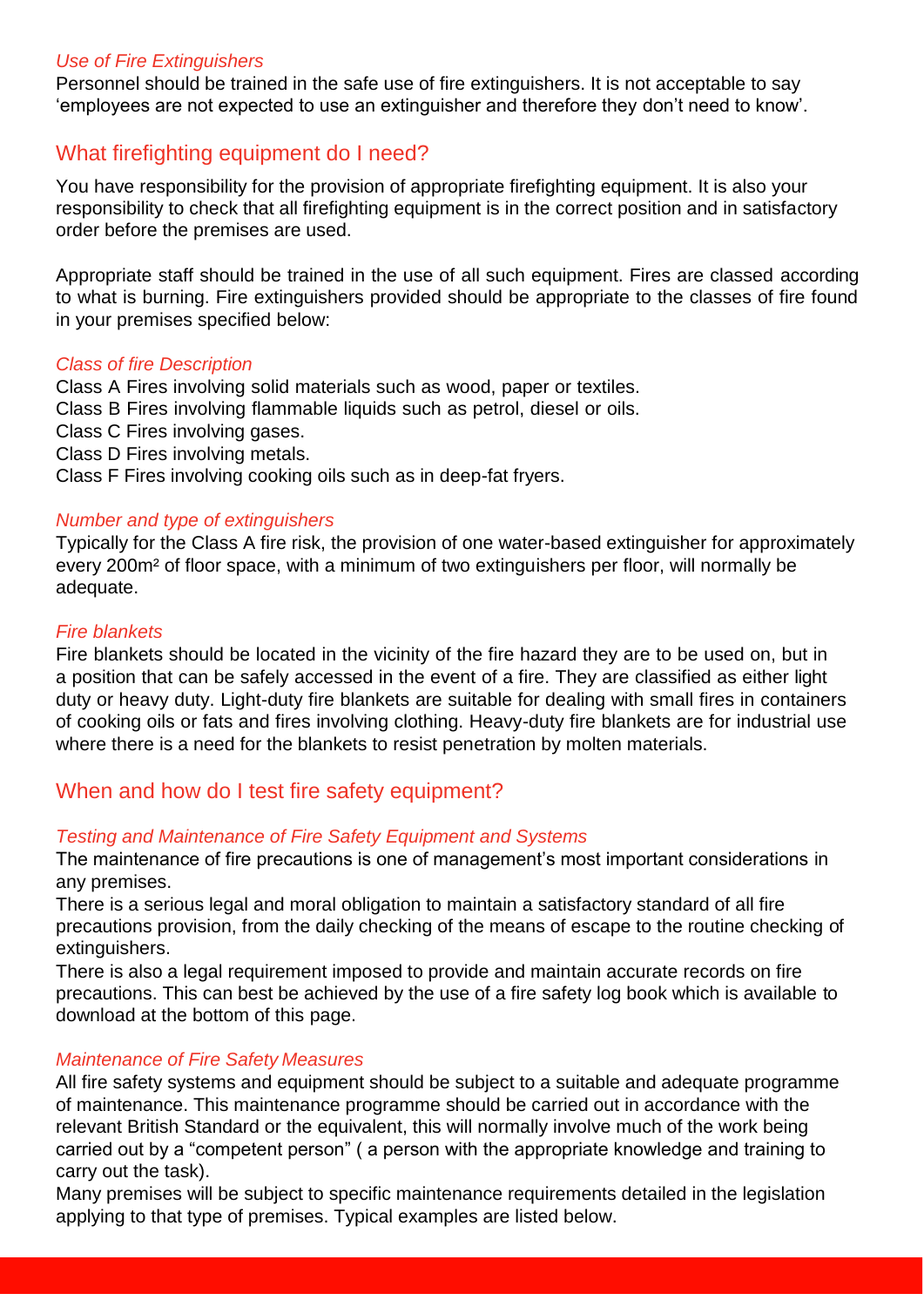### *Licensed or Registered Homes*

In licensed or registered premises the Licensee or Manager must ensure that all matters concerning fire safety and means of escape are tested and maintained in accordance with the conditions of licence or registration conditions.

### *Premises previously issued with a Fire Certificate or, covered by the Fire Precautions (Workplace) Regulations 1997 (As amended)*

Fire Safety equipment and devices previously required by the above pieces of legislation, should be subject to a suitable system of maintenance, be kept in efficient working order and in a good state of repair.

As mentioned all fire safety systems and equipment should be subject to testing by a competent person. However many of the routine items can be carried out by the user.

The main user tests are listed below.

Equipment Period Action

Fire detection and alarm systems including self contained smoke alarms and manually operated devices Weekly Check all systems for state of repair and operation

Test operation of self contained smoke alarms and manually operated devices.

Automatic emergency lighting Monthly Carry out function test of all self contained luminaires Portable lamps or torches Daily or at the beginning of a working shift Check availability and correct operation of equipment.

Fire fighting equipment including hose reels Weekly Check all extinguishers including any hose reels for correct installation and apparent function.

Details of companies in the field of maintenance of fire safety equipment and systems can be found by consulting the local telephone directory.

### Where can I get a fire safety logbook?

Essex County Fire and Rescue Service has produced a blank logbook for you to download at the bottom of this page.

## Do I only need to consider the safety of employees, when undertaking a risk assessment?

You will have to take into account any person reporting to your premises, such as:

- contractors
- professional visitors,
- members of the public
- any other persons who may be affected by your activities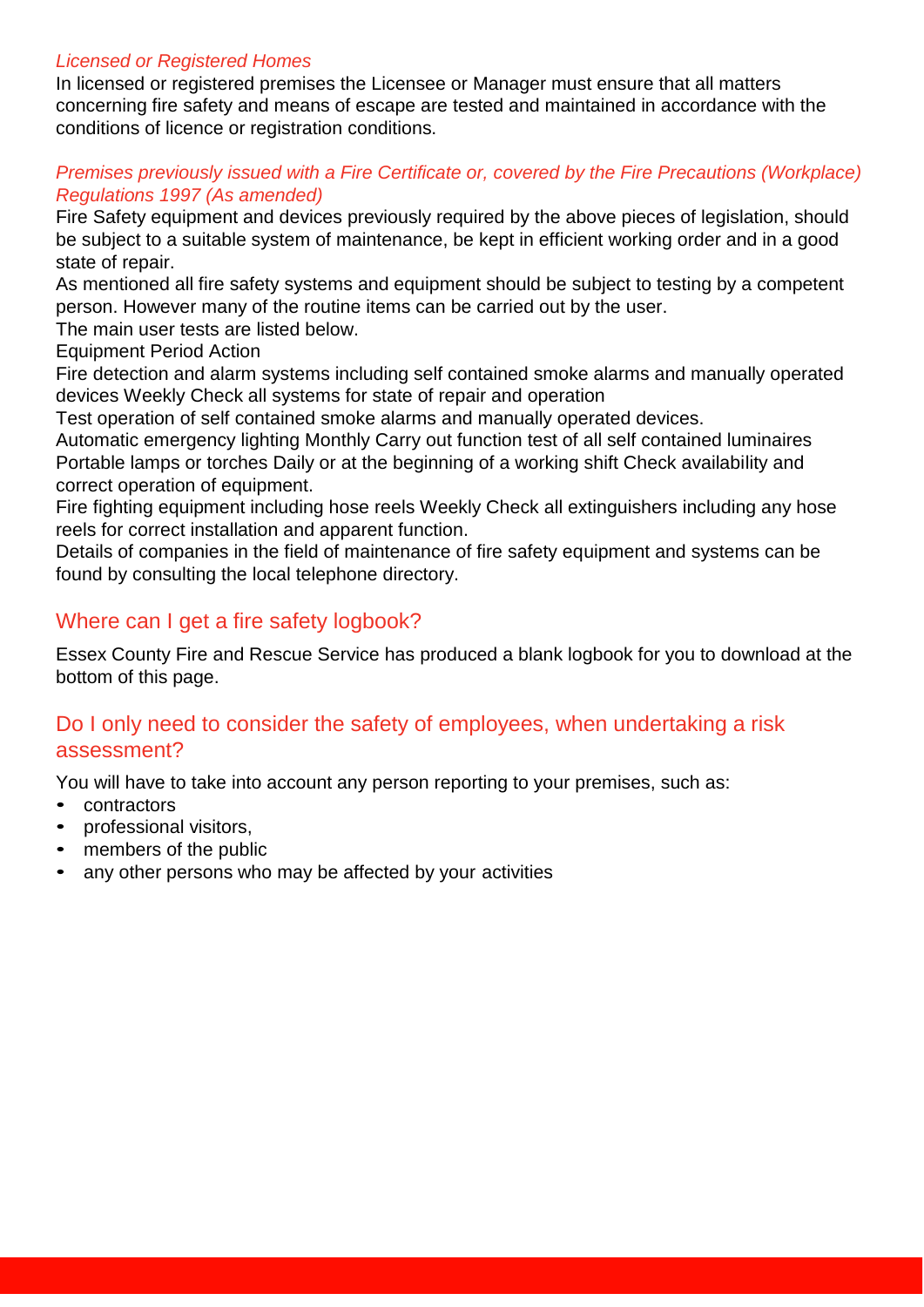## What actions do I have to take to protect disabled staff and members of the public?

The Disability Discrimination Act introduced in 1995 sought to ensure that disabled employees, visitors and students, whatever their disability, should be treated as well as people without disabilities and according to their needs.

it is illegal to treat a disabled person less favourably, in relation to employment, goods, services and facilities, and to place them at a substantial disadvantage to people without disabilities. This ensures that disabled people must be included in any fire evacuation plan.

An employer, building manager or service provider has to take reasonable steps to change practices or procedures that made it difficult for a disabled person to access goods facilities and services. This makes it necessary for example, to change evacuation procedures so that they cater for the needs of the disabled.

A service provider is required to take reasonable steps to remove any physical barriers that make it unreasonably difficult for disabled people to make use of services. This may result in the physical modification or adjustment to the premises or the provision of special equipment. For further guidance on fire safety provisions for the disabled please refer to the following websites:

[Royal National Institute for the Blind](http://www.rnib.org.uk/) [Action on Hearing Loss](http://www.actiononhearingloss.org.uk/) [The Disability Unit of the Department for Work and Pensions](http://www.dwp.gov.uk/)

## How can I stop arson in the workplace?

Did you know that the most serious fire risk to your premises is from deliberate fire.

If you own or manage a business then the following questions should be considered.

- Are perimeter fences secure and in a good state of repair?
- Are entrance gates kept to a minimum and well supervised?
- Is security lighting installed and operating efficiently?
- Is CCTV installed?
- Is access to the roof via drainpipes and trees denied?
- Are access doors to the building kept to the minimum compatible with the requirements for means of escape?
- Are these access doors available only from the inside (secured by a single fastening operated without the need for a key)?
- Are windows and skylights intact and secured outside of working hours?
- Do you stack combustible storage against the outer wall of the building or adjacent to the perimeter fence?
- Has there been any recent examples of vandalism and graffiti in the area?
- Is there an effective access control system?
- Has an intruder alarm been installed?
- Are critical areas of the building illuminated out of working hours?
- Is there an effective system for the secure storage of raw materials and finished products?
- Is waste material kept to a minimum and securely stored?
- Is access to flammable liquids, gases and other chemicals denied to the intruder?
- Is access to ignition sources denied to the intruder?
- Are contractors adequately supervised?
- Are you aware of any discontent amongst members of staff?

More detailed guidance on minimising arson in the workplace can be obtained from the Arson Prevention Bureau